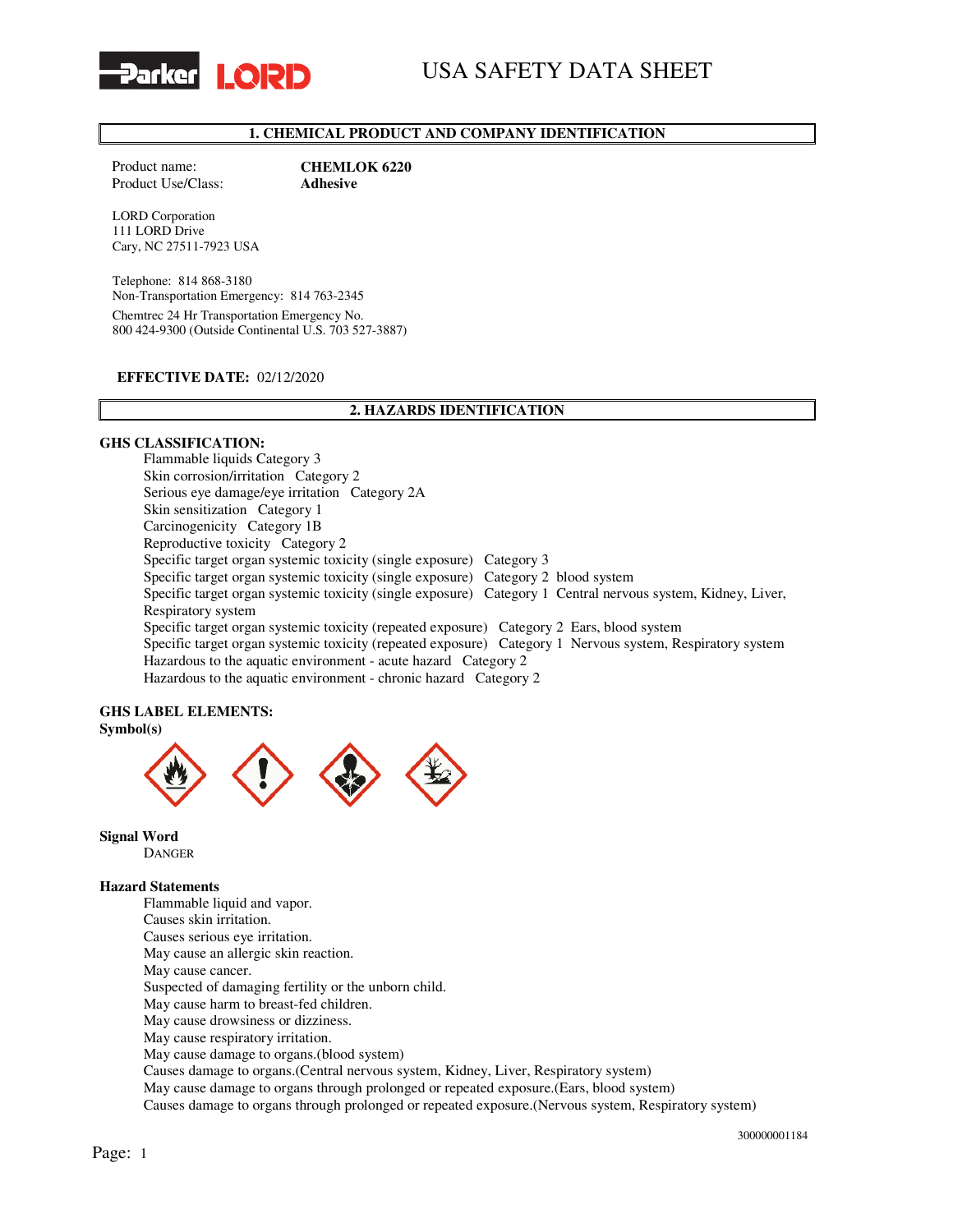Toxic to aquatic life. Toxic to aquatic life with long lasting effects.

#### Precautionary Statements

#### Prevention

Keep away from heat/sparks/open flames/hot surfaces. - No smoking. Ground/Bond container and receiving equipment. Use explosion-proof electrical/ventilating/lighting equipment. Use only non-sparking tools. Take precautionary measures against static discharge. Obtain special instructions before use. Do not handle until all safety precautions have been read and understood. Wear protective gloves/protective clothing/eye protection/face protection. Use personal protective equipment as required. Do not breathe dust/fume/gas/mist/vapors/spray. Wash thoroughly after handling. Do not eat, drink or smoke when using this product. Use only outdoors or in a well-ventilated area. Contaminated work clothing should not be allowed out of the workplace.

Avoid release to the environment.

## Response

In case of fire: refer to section 5 of SDS for extinguishing media. Call a POISON CENTER or doctor/physician if you feel unwell. IF exposed: Call a POISON CENTER or doctor/physician. Specific treatment (see supplemental first aid instructions on this label). IF INHALED: Remove to fresh air and keep at rest in a position comfortable for breathing. IF ON SKIN (or hair): Remove/Take off immediately all contaminated clothing. Rinse skin with water/shower. If skin irritation or rash occurs: Get medical advice/attention. IF IN EYES: Rinse cautiously with water for several minutes. Remove contact lenses, if present and easy to do. Continue rinsing. Collect spillage.

#### Storage

Store in a well-ventilated place. Keep cool. Store in a well-ventilated place. Keep container tightly closed. Store locked up.

#### Disposal:

Dispose of contents/container in accordance with waste/disposal laws and regulations of your country or particular locality.

## Other Hazards:

## This product contains component(s) which have the following warnings; however based on the GHS classification criteria of your country or locale, the product mixture may be outside the respective category(s).

Acute: Vapor harmful; may affect the brain or nervous system causing dizziness, headache or nausea. Possible irritation of the respiratory system can occur causing a variety of symptoms such as dryness of the throat, tightness of the chest, and shortness of breath. In elevated-temperature applications, product may release vapors that may produce cyanosis in the absence of sufficient ventilation or adequate respiratory protection. May cause central nervous system depression characterized by the following progressive steps: headache, dizziness, staggering gait, confusion, unconsciousness or coma. Phenolic novolac resins have been found to have weak skin sensitizing potential; they rarely cause allergic skin response. This product contains a residual amount of a chemical substance that may cause an allergic skin and/or respiratory reaction.May be harmful if swallowed. Ingestion is not an expected route of entry in industrial or commercial uses.

Chronic: May affect the gastrointestinal system. Prolonged or repeated contact may result in dermatitis. Ethylbenzene has been classified by IARC as a possible human carcinogen (Group 2B) and reported by NTP to show clear evidence for carcinogenicity in animals. IARC has designated carbon black as Group 2B - inadequate evidence for carcinogenicity in humans, but sufficient evidence in experimental animals. In 2006 IARC reaffirmed its 1995 finding that there is "inadequate evidence" from human health studies to assess whether carbon black causes cancer in humans. Further, epidemiological evidence from well-conducted investigations has shown no causative link between carbon black exposure and the risk of malignant or non-malignant respiratory disease in humans. IARC and NTP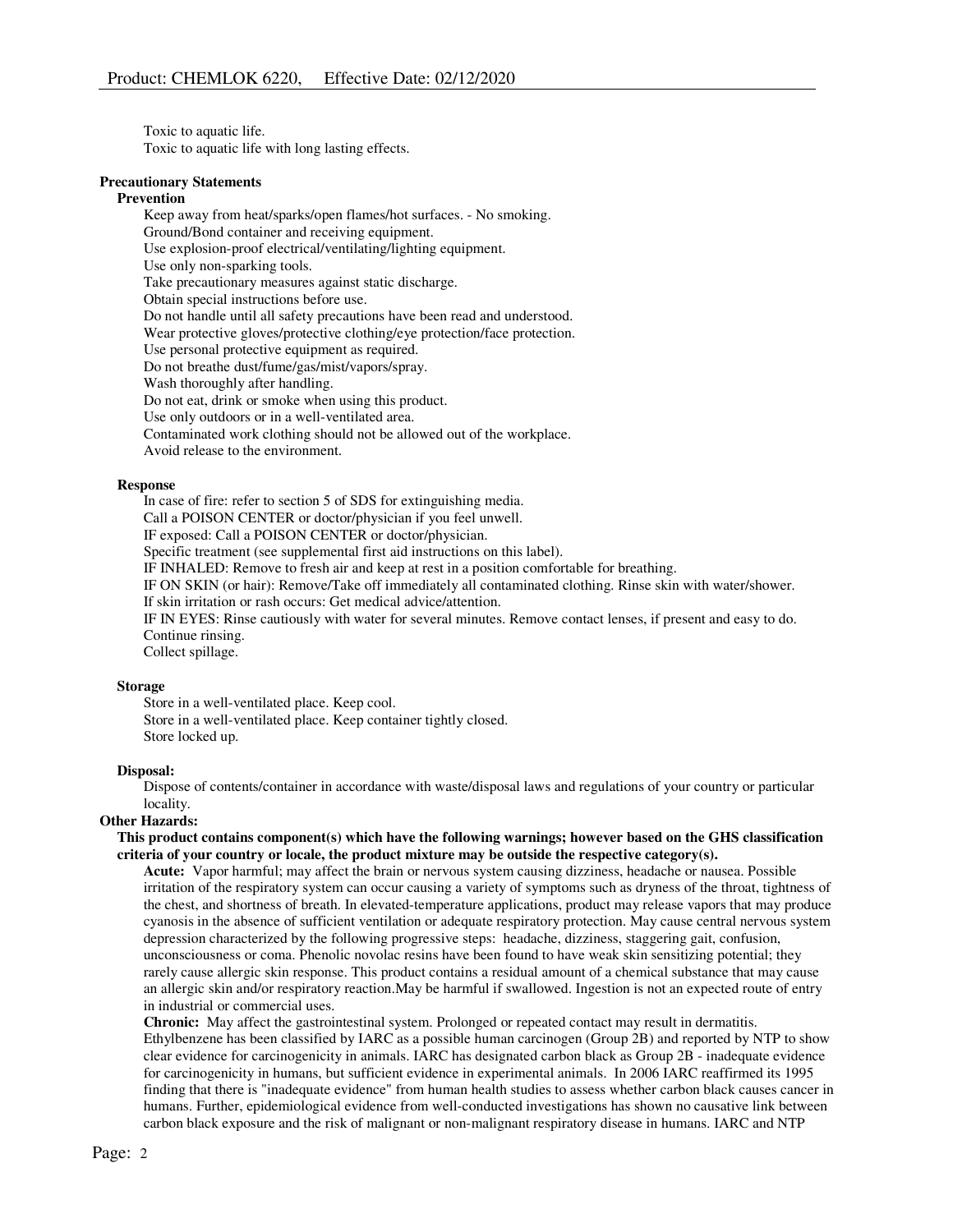have determined that there is sufficient evidence for carcinogenicity of tetrachloroethylene to experimental animals and limited evidence in humans. The nitrogen substituted aromatic in this product gave positive results for mutagenicity in an Ames Assay study while two other mutagenicity studies proved negative.

| 3. COMPOSITION/INFORMATION ON INGREDIENTS |                    |               |  |
|-------------------------------------------|--------------------|---------------|--|
| <b>Chemical Name</b>                      | <b>CAS Number</b>  | Range         |  |
| Xylene                                    | 1330-20-7          | 55 - 60 $%$   |  |
| Ethyl benzene                             | $100-41-4$         | $10 - 15\%$   |  |
| Nitrogen substituted aromatic             | <b>PROPRIETARY</b> | $5 - 10\%$    |  |
| Carbon black                              | 1333-86-4          | $1 - 5\%$     |  |
| Epoxy novolac resin                       | <b>PROPRIETARY</b> | $1 - 5\%$     |  |
| Toluene                                   | 108-88-3           | $0.1 - 0.9\%$ |  |
| Tetrachloroethylene                       | 127-18-4           | $0.1 - 0.9\%$ |  |
| Acetone                                   | $67-64-1$          | $0.1 - 0.9\%$ |  |

Any "PROPRIETARY" component(s) in the above table is considered trade secret, thus the specific chemical and its exact concentration is being withheld.

### 4. FIRST AID MEASURES

FIRST AID - EYE CONTACT: Flush eyes immediately with large amount of water for at least 15 minutes holding eyelids open while flushing. Get prompt medical attention.

FIRST AID - SKIN CONTACT: Flush contaminated skin with large amounts of water while removing contaminated clothing. Wash affected skin areas with soap and water. Get medical attention if symptoms occur.

FIRST AID - INHALATION: Move person to fresh air. Restore and support continued breathing. If breathing is difficult, give oxygen. Get immediate medical attention.

FIRST AID - INGESTION: If swallowed, do not induce vomiting. Call a physician or poison control center immediately for further instructions. Never give anything by mouth if victim is rapidly losing consciousness, unconscious or convulsing.

## 5. FIRE-FIGHTING MEASURES

SUITABLE EXTINGUISHING MEDIA: Carbon Dioxide, Dry Chemical, Foam, Water Fog UNSUITABLE EXTINGUISHING MEDIA: Not determined for this product.

SPECIFIC HAZARDS POSSIBLY ARISING FROM THE CHEMICAL: Flammable liquid and vapor. Keep containers tightly closed. Isolate from heat, electrical equipment, sparks, open flame, and other sources of ignition. Closed containers may rupture when exposed to extreme heat. Use water spray to keep fire exposed containers cool. During a fire, irritating and/or toxic gases and particulate may be generated by thermal decomposition or combustion.

SPECIAL PROTECTIVE EQUIPMENT AND PRECAUTIONS FOR FIRE-FIGHTERS: Wear full firefighting protective clothing, including self-contained breathing apparatus (SCBA). Water spray may be ineffective. If water is used, fog nozzles are preferable.

## 6. ACCIDENTAL RELEASE MEASURES

PERSONAL PRECAUTIONS, PROTECTIVE EQUIPMENT AND EMERGENCY PROCEDURES: Remove all sources of ignition (flame, hot surfaces, and electrical, static or frictional sparks). Avoid contact. Avoid breathing vapors. Use self-contained breathing equipment.

ENVIRONMENTAL PRECAUTIONS: Do not contaminate bodies of water, waterways, or ditches, with chemical or used container.

Page: 3 METHODS AND MATERIALS FOR CONTAINMENT AND CLEANUP: Keep non-essential personnel a safe distance away from the spill area. Notify appropriate authorities if necessary. Avoid contact. Before attempting cleanup, refer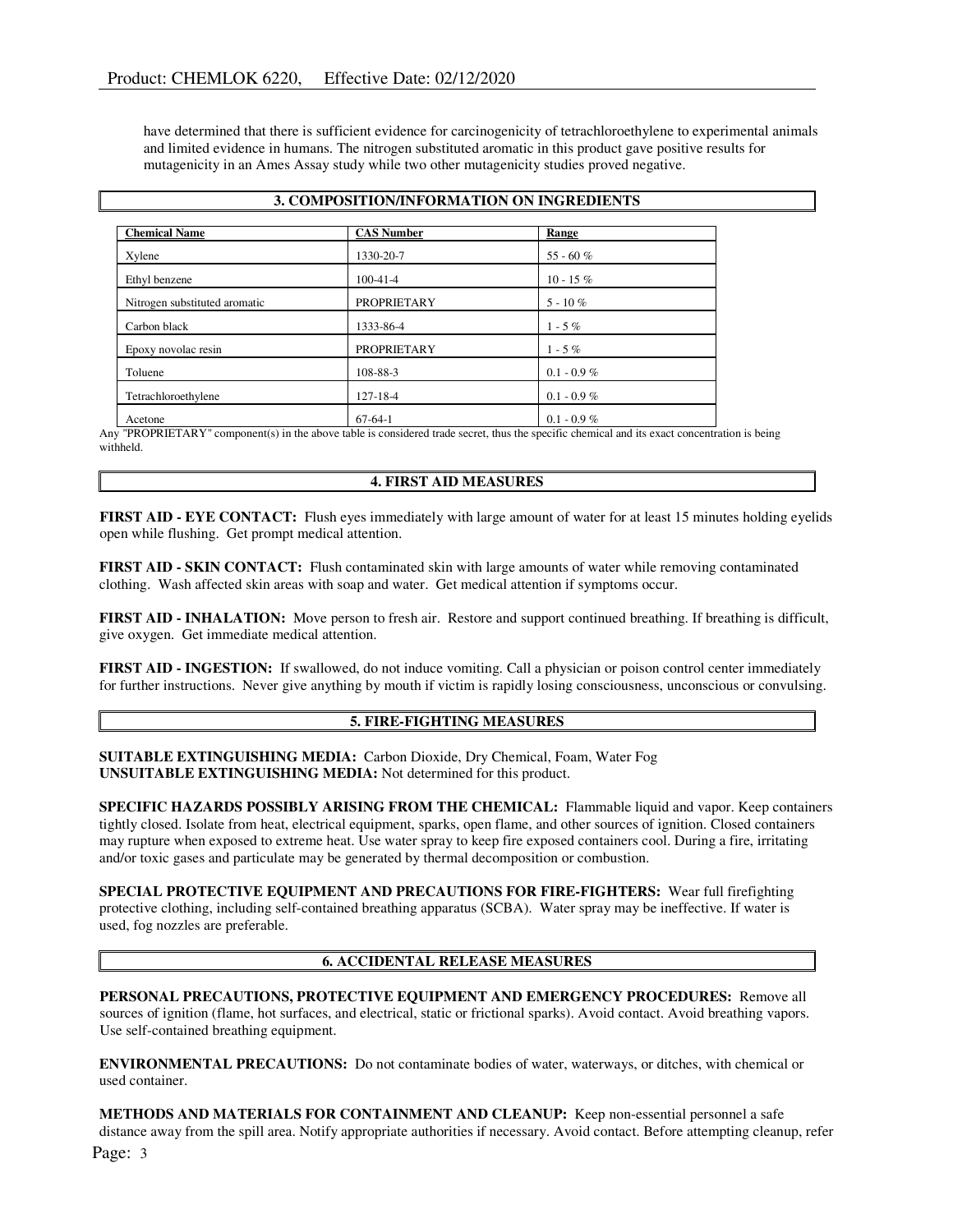to hazard caution information in other sections of the SDS form. Contain and remove with inert absorbent material and nonsparking tools.

## 7. HANDLING AND STORAGE

HANDLING: Keep closure tight and container upright to prevent leakage. Ground and bond containers when transferring material. Avoid skin and eye contact. Wash thoroughly after handling. Avoid breathing of vapor or spray mists. Do not handle until all safety precautions have been read and understood. Empty containers should not be re-used. Avoid using pressurizable equipment which has aluminum or zinc parts; this product contains chlorinated solvents. Use with adequate ventilation. Because empty containers may retain product residue and flammable vapors, keep away from heat, sparks and flame; do not cut, puncture or weld on or near the empty container. Do not smoke where this product is used or stored.

STORAGE: Do not store or use near heat, sparks, or open flame. Store only in well-ventilated areas. Do not puncture, drag, or slide container. Keep container closed when not in use. Refer to OSHA 29CFR Part 1910.106 "Flammable and Combustible Liquids" for specific storage requirements.

INCOMPATIBILITY: Strong oxidizers, acids, bases, water.; Aluminum, zinc, caustics, halogens.

### 8. EXPOSURE CONTROLS/PERSONAL PROTECTION

| <b>Chemical Name</b>          | <b>ACGIH TLV-</b><br>TWA | <b>ACGIH TLV-</b><br>STEL | <b>OSHA PEL-</b><br>TWA             | <b>OSHA PEL-</b><br><b>CEILING</b> | Skin |
|-------------------------------|--------------------------|---------------------------|-------------------------------------|------------------------------------|------|
| Xylene                        | $100$ ppm                | $150$ ppm                 | $435 \text{ mg/m}$<br>$100$ ppm     | N.E.                               | N.A. |
| Ethyl benzene                 | $20$ ppm                 | N.E.                      | $435 \text{ mg/m}$<br>$100$ ppm     | N.E.                               | N.A. |
| Nitrogen substituted aromatic | N.E.                     | N.E.                      | N.E.                                | N.E.                               | N.A. |
| Carbon black                  | $3$ mg/m $3$             | N.E.                      | $3.5 \text{ mg/m}$                  | N.E.                               | N.A. |
| Epoxy novolac resin           | N.E.                     | N.E.                      | N.E.                                | N.E.                               | N.A. |
| Toluene                       | $20$ ppm                 | N.E.                      | $200$ ppm                           | $300$ ppm                          | N.A. |
| Tetrachloroethylene           | 25 ppm                   | $100$ ppm                 | $100$ ppm                           | $100$ ppm                          | N.A. |
| Acetone                       | 500 ppm                  | $750$ ppm                 | $2,400 \text{ mg/m}$<br>$1,000$ ppm | N.E.                               | N.A. |

### COMPONENT EXPOSURE LIMIT

N.A. - Not Applicable, N.E. - Not Established, S - Skin Designation

Engineering controls: Sufficient ventilation in pattern and volume should be provided in order to maintain air contaminant levels below recommended exposure limits. Caution: Solvent vapors are heavier than air and collect in lower levels of the work area. Sufficient ventilation (using explosion-proof equipment) should be provided to prevent flammable vapor/air mixtures from accumulating.

#### PERSONAL PROTECTION MEASURES/EQUIPMENT:

RESPIRATORY PROTECTION: Use a NIOSH approved chemical/mechanical filter respirator designed to remove a combination of particulates and organic vapor if occupational limits are exceeded. For emergency situations, confined space use, or other conditions where exposure limits may be greatly exceeded, use an approved air-supplied respirator. For respirator use observe OSHA regulations (29CFR 1910.134) or use in accordance with applicable laws and regulations of your country or particular locality.

SKIN PROTECTION: Use neoprene, nitrile, or rubber gloves to prevent skin contact.

EYE PROTECTION: Use safety eyewear including safety glasses with side shields and chemical goggles where splashing may occur.

OTHER PROTECTIVE EQUIPMENT: Use disposable or impervious clothing if work clothing contamination is likely. Remove and wash contaminated clothing before reuse.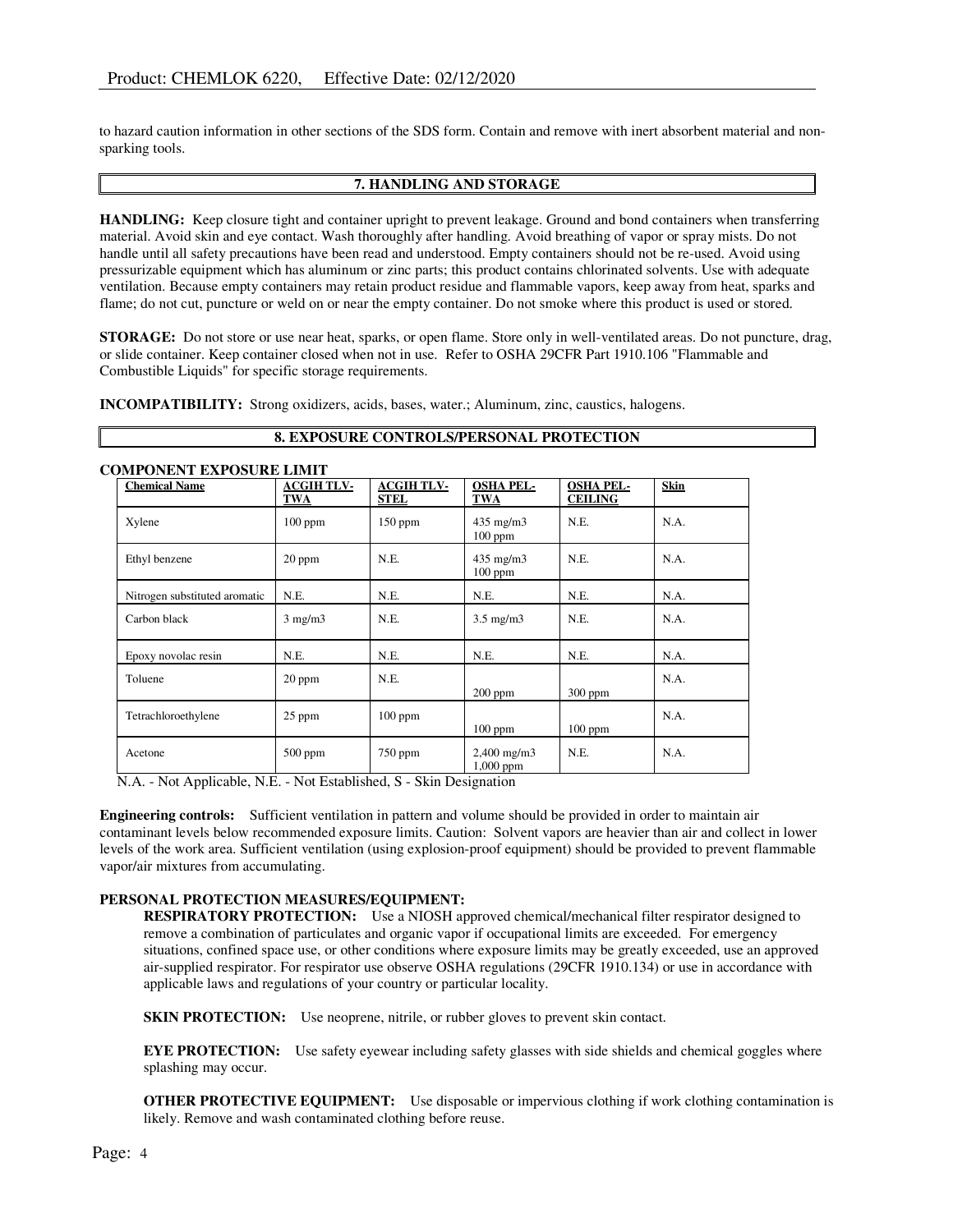HYGIENIC PRACTICES: Wash hands before eating, smoking, or using toilet facility. Do not smoke in any chemical handling or storage area. Food or beverages should not be consumed anywhere this product is handled or stored. Wash thoroughly after handling.

## 9. PHYSICAL AND CHEMICAL PROPERTIES

Typical values, not to be used for specification purposes.

| <b>ODOR:</b>                      | Solvent                | <b>VAPOR PRESSURE:</b>        | N.D.                       |
|-----------------------------------|------------------------|-------------------------------|----------------------------|
| <b>APPEARANCE:</b>                | <b>Black</b>           | <b>VAPOR DENSITY:</b>         | Heavier than Air           |
| <b>PHYSICAL STATE:</b>            | Liquid                 | <b>LOWER EXPLOSIVE LIMIT:</b> | $1\%$ (V)                  |
| <b>FLASH POINT:</b>               | 81 °F. 27 °C Setaflash | <b>UPPER EXPLOSIVE LIMIT:</b> | 13 %(V)                    |
|                                   | Closed Cup             |                               |                            |
| <b>BOILING RANGE:</b>             | $136 - 141$ °C         | <b>EVAPORATION RATE:</b>      | Slower than n-butyl-       |
|                                   |                        |                               | acetate                    |
| <b>AUTOIGNITION TEMPERATURE:</b>  | N.D.                   | <b>DENSITY:</b>               | $0.99$ g/cm3 - 8.21 lb/gal |
| <b>DECOMPOSITION TEMPERATURE:</b> | N.D.                   | VISCOSITY, DYNAMIC:           | $>100$ mPa.s @ 25 °C       |
| <b>ODOR THRESHOLD:</b>            | N.D.                   | VISCOSITY, KINEMATIC:         | >101 mm2/s @ 25 °C         |
| <b>SOLUBILITY IN H2O:</b>         | Insoluble              | <b>VOLATILE BY WEIGHT:</b>    | 69.69 $%$                  |
| pH:                               | N.A.                   | <b>VOLATILE BY VOLUME:</b>    | 81.05 %                    |
| <b>FREEZE POINT:</b>              | N.D.                   | <b>VOC CALCULATED:</b>        | 5.69 lb/gal, $682$ g/l     |
| <b>COEFFICIENT OF WATER/OIL</b>   | N.D.                   | <b>METHOD 24:</b>             | 74.7%                      |
| <b>DISTRIBUTION:</b>              |                        |                               |                            |

LEGEND: N.A. - Not Applicable, N.E. - Not Established, N.D. - Not Determined

## 10. STABILITY AND REACTIVITY

HAZARDOUS POLYMERIZATION: Hazardous polymerization will not occur under normal conditions.

STABILITY: Product is stable under normal storage conditions.

CONDITIONS TO AVOID: High temperatures. Sources of ignition.; Aluminum or galvanized parts in a closed system.

INCOMPATIBILITY: Strong oxidizers, acids, bases, water.; Aluminum, zinc, caustics, halogens.

HAZARDOUS DECOMPOSITION PRODUCTS: Carbon dioxide, carbon monoxide, chlorine, hydrogen chloride, Phosgene, Oxides of nitrogen

## 11. TOXICOLOGICAL INFORMATION

EXPOSURE PATH: Refer to section 2 of this SDS.

SYMPTOMS: Refer to section 2 of this SDS.

#### TOXICITY MEASURES:

| <b>Chemical Name</b>          | <b>LD50/LC50</b>                                         |  |
|-------------------------------|----------------------------------------------------------|--|
| Xylene                        | Oral LD50: Rat 3,500 mg/kg                               |  |
|                               | Dermal LD50: Rabbit $> 4,350$ mg/kg                      |  |
|                               | Inhalation LC50: Rat 29.08 mg/l /4 h                     |  |
| Ethyl benzene                 | Oral LD50: Rat $3,500$ mg/kg                             |  |
|                               | Dermal LD50: Rabbit 15,400 mg/kg                         |  |
|                               | Inhalation LC50: Rat 17.4 mg/l /4 h                      |  |
| Nitrogen substituted aromatic | Oral LD50: rat $1,100$ mg/kg                             |  |
|                               |                                                          |  |
| Carbon black                  | Oral LD50: $\text{Rat} > 15,400 \text{ mg/kg}$           |  |
|                               | Dermal LD50: Rabbit $>$ 3 g/kg                           |  |
|                               | GHS LC50 (vapour): Acute toxicity point estimate 55 mg/l |  |
| Epoxy novolac resin           | N.D.                                                     |  |
| Toluene                       | Oral LD50: Rat 2,600 mg/kg                               |  |
|                               | Dermal LD50: Rabbit 12,000 mg/kg                         |  |
|                               | Inhalation LC50: Rat 12.5 mg/l /4 h                      |  |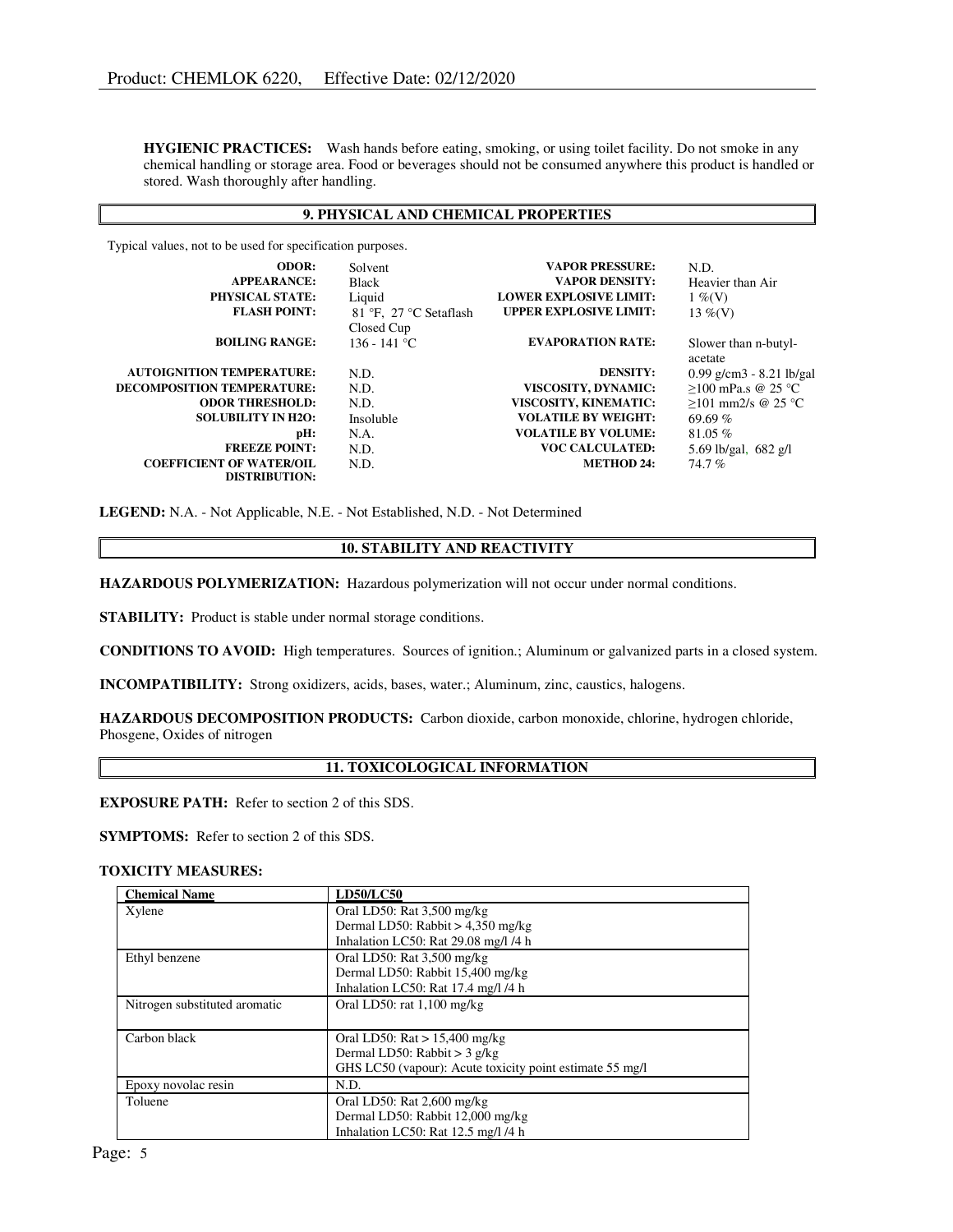| Tetrachloroethylene | Oral LD50: Rat $2,629$ mg/kg<br>Inhalation LC50: Rat 27.8 mg/l /4 h  |
|---------------------|----------------------------------------------------------------------|
| Acetone             | Oral LD50: Rat $5,800$ mg/kg<br>Dermal LD50: Rabbit $> 15,700$ mg/kg |
|                     | Inhalation LC50: Rat $50,100$ mg/m3 /8 h                             |

Germ cell mutagenicity: No classification proposed

Carcinogenicity: Category 1B - May cause cancer.

Components contributing to classification: Ethyl benzene. Tetrachloroethylene.

Reproductive toxicity: Category 2 - Suspected of damaging fertility or the unborn child. May cause harm to breastfed children.

Components contributing to classification: Xylene. Ethyl benzene. Toluene. Tetrachloroethylene. Acetone.

# 12. ECOLOGICAL INFORMATION

# ECOTOXICITY:

| <b>Chemical Name</b>          | <b>Ecotoxicity</b>                                                                      |
|-------------------------------|-----------------------------------------------------------------------------------------|
| Xylene                        | Fish: Pimephales promelas 13.4 mg/l96 h flow-through                                    |
|                               | Oncorhynchus mykiss 2.661 - 4.093 mg/l96 h Static                                       |
|                               | Oncorhynchus mykiss 13.5 - 17.3 mg/l96 h                                                |
|                               | Lepomis macrochirus 13.1 - 16.5 mg/l96 h flow-through                                   |
|                               | Lepomis macrochirus 19 mg/196 h                                                         |
|                               | Lepomis macrochirus 7.711 - 9.591 mg/l96 h Static                                       |
|                               | Pimephales promelas 23.53 - 29.97 mg/l96 h Static                                       |
|                               | Cyprinus carpio 780 mg/196 h semi-static                                                |
|                               | Cyprinus carpio > 780 mg/l96 h<br>Poecilia reticulata 30.26 - 40.75 mg/l96 h Static     |
|                               | Invertebrates: water flea 3.82 mg/l48 h                                                 |
|                               | Gammarus lacustris 0.6 mg/l48 h                                                         |
|                               |                                                                                         |
| Ethyl benzene                 | Fish: Oncorhynchus mykiss 11.0 - 18.0 mg/l96 h Static                                   |
|                               | Oncorhynchus mykiss 4.2 mg/196 h semi-static                                            |
|                               | Pimephales promelas 7.55 - 11 mg/l96 h flow-through                                     |
|                               | Lepomis macrochirus 32 mg/196 h Static                                                  |
|                               | Pimephales promelas 9.1 - 15.6 mg/l96 h Static                                          |
|                               | Poecilia reticulata 9.6 mg/196 h Static                                                 |
|                               | Invertebrates: Daphnia magna 1.8 - 2.4 mg/l48 h                                         |
|                               | Plants: Pseudokirchneriella subcapitata 4.6 mg/l72 h                                    |
|                               | Pseudokirchneriella subcapitata > 438 mg/l96 h                                          |
|                               | Pseudokirchneriella subcapitata 2.6 - 11.3 mg/l72 h Static                              |
|                               | Pseudokirchneriella subcapitata 1.7 - 7.6 mg/196 h Static                               |
| Nitrogen substituted aromatic | N.D.                                                                                    |
| Carbon black                  | N.D.                                                                                    |
| Epoxy novolac resin           | N.D.                                                                                    |
| Toluene                       | Fish: Pimephales promelas 15.22 - 19.05 mg/l96 h flow-through                           |
|                               | Pimephales promelas 12.6 mg/l96 h Static                                                |
|                               | Oncorhynchus mykiss 5.89 - 7.81 mg/196 h flow-through                                   |
|                               | Oncorhynchus mykiss 14.1 - 17.16 mg/l96 h Static                                        |
|                               | Oncorhynchus mykiss 5.8 mg/196 h semi-static                                            |
|                               | Lepomis macrochirus 11.0 - 15.0 mg/l96 h Static                                         |
|                               | Oryzias latipes 54 mg/196 h Static                                                      |
|                               | Poecilia reticulata 28.2 mg/l96 h semi-static                                           |
|                               | Poecilia reticulata 50.87 - 70.34 mg/l96 h Static                                       |
|                               | Invertebrates: Daphnia magna 5.46 - 9.83 mg/148 h Static<br>Daphnia magna 11.5 mg/l48 h |
|                               | Plants: Pseudokirchneriella subcapitata > 433 mg/l96 h                                  |
|                               | Pseudokirchneriella subcapitata 12.5 mg/l72 h Static                                    |
|                               |                                                                                         |
| Tetrachloroethylene           | Fish: Pimephales promelas 12.4 - 14.4 mg/l96 h flow-through                             |
|                               | Pimephales promelas 8.6 - 13.5 mg/l96 h Static                                          |
|                               | Lepomis macrochirus 11.0 - 15.0 mg/l96 h Static                                         |
|                               | Oncorhynchus mykiss 4.73 - 5.27 mg/l96 h flow-through                                   |
|                               | Invertebrates: Daphnia magna 6.1 - 9.0 mg/l48 h Static                                  |
|                               | Plants: Pseudokirchneriella subcapitata $>$ 500 mg/l96 h                                |
|                               |                                                                                         |
| Acetone                       | Fish: Pimephales promelas 6,210 - 8,120 mg/l96 h Static                                 |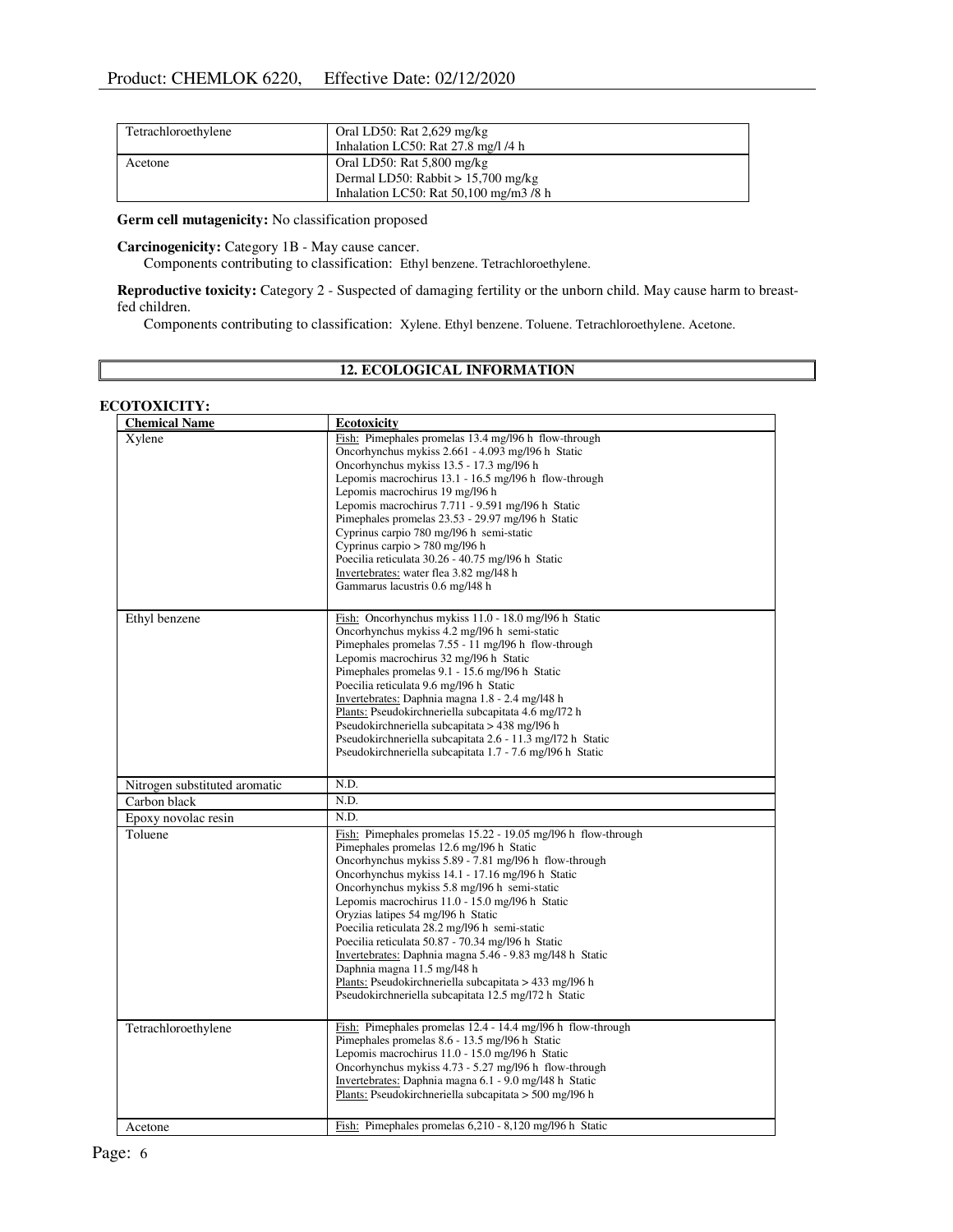| Lepomis macrochirus 8,300 mg/l96 h<br>Invertebrates: Daphnia magna 10,294 - 17,704 mg/l48 h Static<br>Daphnia magna 12,600 - 12,700 mg/l48 h |  |
|----------------------------------------------------------------------------------------------------------------------------------------------|--|
|----------------------------------------------------------------------------------------------------------------------------------------------|--|

PERSISTENCE AND DEGRADABILITY: Not determined for this product.

BIOACCUMULATIVE: Not determined for this product.

MOBILITY IN SOIL: Not determined for this product.

OTHER ADVERSE EFFECTS: Not determined for this product.

#### 13. DISPOSAL CONSIDERATIONS

DISPOSAL METHOD: Disposal should be done in accordance with Federal (40CFR Part 261), state and local environmental control regulations. If waste is determined to be hazardous, use licensed hazardous waste transporter and disposal facility.

### 14. TRANSPORT INFORMATION

| <b>US DOT Road</b>                      |           |
|-----------------------------------------|-----------|
| <b>Proper Shipping Name:</b>            | Adhesiyes |
| <b>Hazard Class:</b>                    | 3         |
| <b>SECONDARY HAZARD:</b>                | None      |
| <b>UN/NA Number:</b>                    | 1133      |
| <b>Packing Group:</b>                   | Ш         |
| <b>Emergency Response Guide Number:</b> | 128       |
| <b>IATA Cargo</b>                       |           |
| <b>PROPER SHIPPING NAME:</b>            | Adhesives |
| <b>Hazard Class:</b>                    | 3         |
| <b>HAZARD CLASS:</b>                    | None      |
| <b>UN NUMBER:</b>                       | 1133      |
| <b>PACKING GROUP:</b>                   | Ш         |
| EMS:                                    | 3L        |
| <b>IMDG</b>                             |           |
| <b>PROPER SHIPPING NAME:</b>            | Adhesives |
| <b>Hazard Class:</b>                    | 3         |
| <b>HAZARD CLASS:</b>                    | None      |
| <b>UN NUMBER:</b>                       | 1133      |
| <b>PACKING GROUP:</b>                   | Ш         |
| EMS:                                    | $F-E$     |

The listed transportation classification applies to non-bulk shipments. It does not address regulatory variations due to changes in package size, mode of shipment or other regulatory descriptors. For the most accurate shipping information, refer to your transportation/compliance department.

#### 15. REGULATORY INFORMATION

#### U.S. FEDERAL REGULATIONS: AS FOLLOWS:

#### SARA SECTION 313

This product contains the following substances subject to the reporting requirements of Section 313 of Title III of the Superfund Amendment and Reauthorization Act of 1986 and 40 CFR part 372.:

| <b>Chemical Name</b> | <b>CAS Number</b> | Weight % Less Than |
|----------------------|-------------------|--------------------|
| Xvlene               | 1330-20-7         | $60.0\%$           |
| Ethyl benzene        | $100 - 41 - 4$    | 15.0 $%$           |
| Toluene              | 108-88-3          | $0.9\%$            |
| Page: 7              |                   |                    |